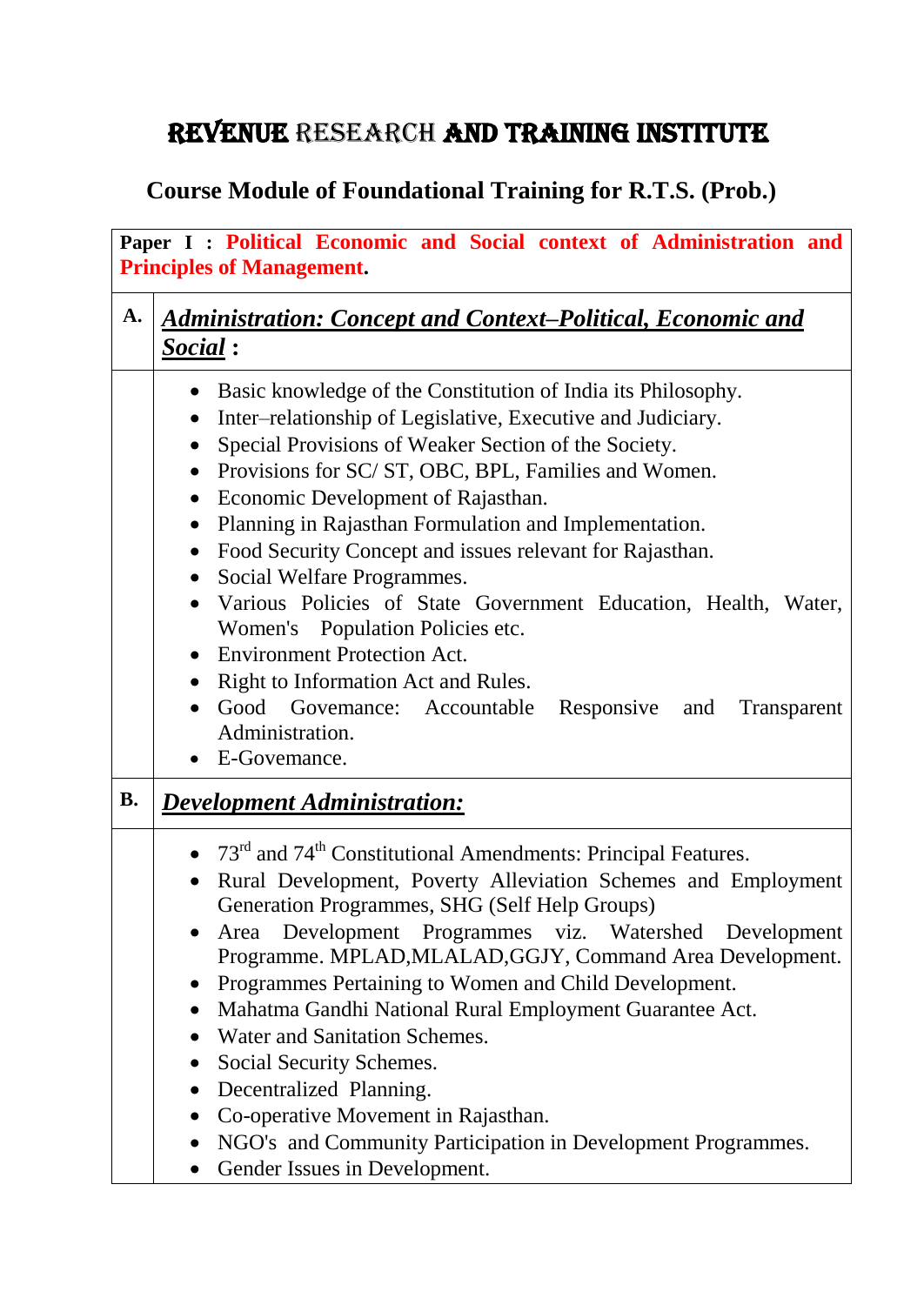|    | Public Private Partnership (PPP)<br>$\bullet$<br>Concepts of Disaster Management.                                                                                                                                                                                                                                                                                                                                                                                                                                                 |  |  |
|----|-----------------------------------------------------------------------------------------------------------------------------------------------------------------------------------------------------------------------------------------------------------------------------------------------------------------------------------------------------------------------------------------------------------------------------------------------------------------------------------------------------------------------------------|--|--|
| C. | <b>Basic Principles of Management:</b>                                                                                                                                                                                                                                                                                                                                                                                                                                                                                            |  |  |
|    | Basic Concepts of Management Public Administration and New Public<br>$\bullet$<br>Management.<br>Senior-subordinate Relationship.<br>$\bullet$<br>Use of Computer in Administration.<br>$\bullet$<br>Leadership, Motivation and Team Work.<br>$\bullet$<br><b>Communication Skills.</b><br>$\bullet$<br>Decision Making.<br>$\bullet$<br>Time Management.<br>$\bullet$<br>Ethics and Values.<br><b>Stress Management.</b><br>$\bullet$<br>360 Degree Feedback.<br>$\bullet$<br><b>Total Quality Management (TQM)</b><br>$\bullet$ |  |  |
| D. | <b>Disaster Management and Development:</b>                                                                                                                                                                                                                                                                                                                                                                                                                                                                                       |  |  |
|    | Concept of Disaster Management and its Principles.<br>Disaster Management Cycle.<br>$\bullet$<br>Disaster Management Structural and Non Structural Measures.<br>$\bullet$<br>Flood Management: Flood Anylasis and Short-term and Long-term<br>$\bullet$<br>Measures.<br>Relief, Reconstruction and Rehabilitation.                                                                                                                                                                                                                |  |  |
| Е. | <b>Electrol Law:</b>                                                                                                                                                                                                                                                                                                                                                                                                                                                                                                              |  |  |
|    | People's Representation Act and Conducting Election.<br>$\bullet$                                                                                                                                                                                                                                                                                                                                                                                                                                                                 |  |  |
| F. | <u>Law &amp; Order</u>                                                                                                                                                                                                                                                                                                                                                                                                                                                                                                            |  |  |
|    | Basic Principles.<br>Few Case Studies.<br><b>Magisterial Duties.</b>                                                                                                                                                                                                                                                                                                                                                                                                                                                              |  |  |
|    | <b>Paper II: Service Rules, Financial and Accounts Rules and Office Procedure.</b>                                                                                                                                                                                                                                                                                                                                                                                                                                                |  |  |
| A. | <b>Rajasthan Service Rules:</b>                                                                                                                                                                                                                                                                                                                                                                                                                                                                                                   |  |  |
|    | Definitions.<br>General Condidtion of Service.                                                                                                                                                                                                                                                                                                                                                                                                                                                                                    |  |  |

 $\overline{\phantom{0}}$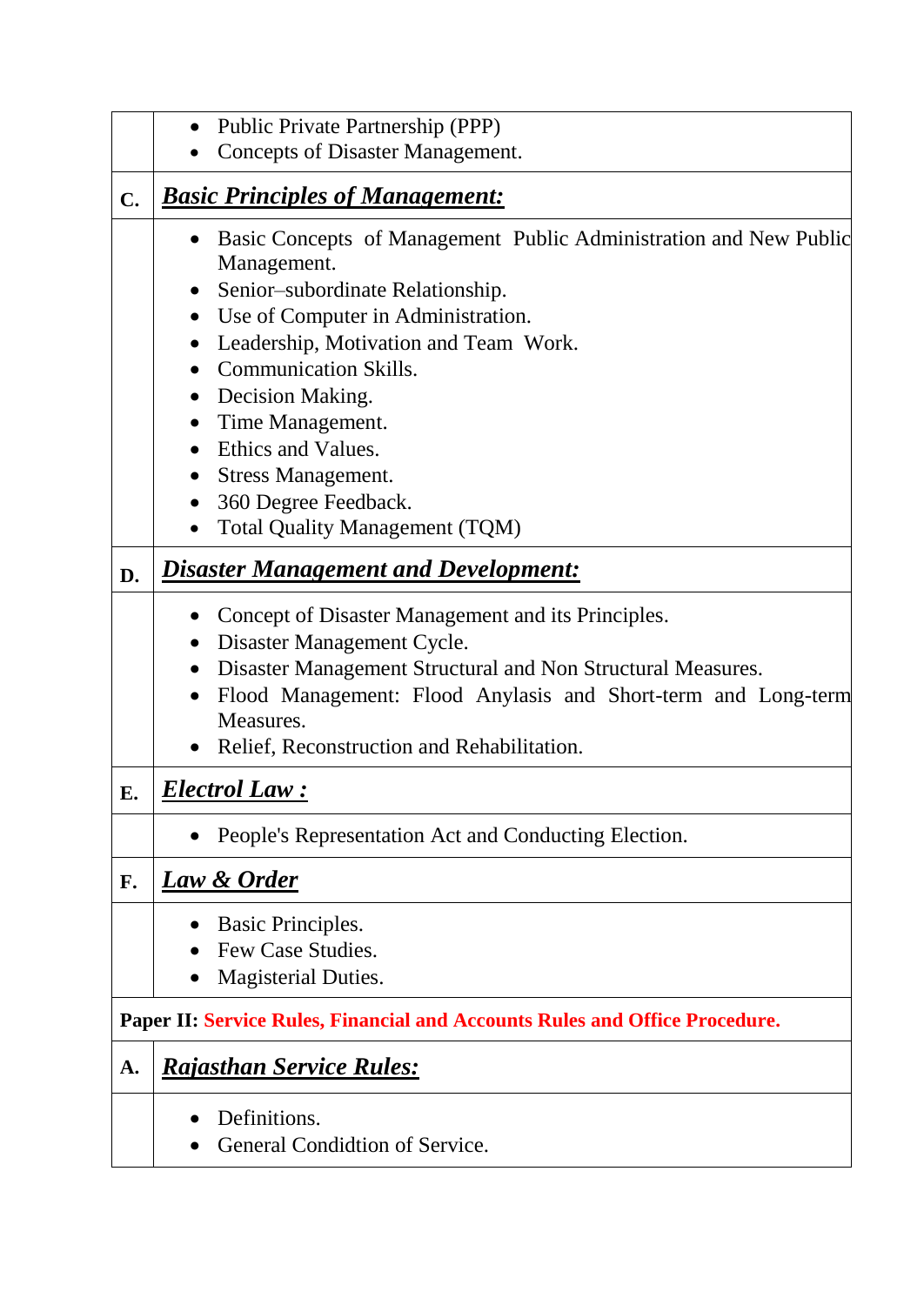|                | Various kinds of leave and their admissibility.                               |
|----------------|-------------------------------------------------------------------------------|
|                | Pay and its Fixation.<br>$\bullet$                                            |
|                | Provisions regarding Probationers Trainees.<br>$\bullet$                      |
|                | Combination of Appointments.<br>$\bullet$                                     |
|                | Maintenance of Service Records.                                               |
|                | Foreign Service.                                                              |
|                | Duties relating to Service.                                                   |
|                | Dismissal, Removal and Suspension.<br>$\bullet$                               |
|                | Duties relating to Service Rules for Head of Office.<br>$\bullet$             |
|                | Joining Time Rules.<br>$\bullet$                                              |
| <b>B.</b>      | <b>General Financial and Accounts Rules</b>                                   |
|                | Financial Rules and Systems- Financial System and Control, Revenue and its    |
|                | Receipt, Payment, Maintenance of Accounts, Cash Book Checking,                |
|                | Budgeting, Contingent, Expenses, Refunds, Loans and Advances,                 |
|                | Embezzlement and Writting-off System, Audit, Duties of Head of Office.        |
|                | <b>Integrated Financial Management System (IFMS)/e-Government Receipt</b>     |
|                | <b>Accounting System (e-Gras)</b>                                             |
|                | Stores-Purchase and Acquisition, Receipt, Custody and Accounts, Issue         |
|                | System, Inventory Control Techniques, Annual Physical Verification Surplus/   |
|                | Obsolete/Unserviceable Stores, Disposal and Sale/Auction Procedure, Store     |
|                | Purchase Rules/Rajasthan Transparency in Public Procurement Rules, 2013 &     |
|                | Purchase Contract.                                                            |
|                | House Rent Allowance Rules.                                                   |
|                | Rajasthan Traveling Allowance Rules.                                          |
|                | Rajasthan Civil Services (Medical Attendant) Rules/Rules-Provision            |
|                | relating to Probationers Trainees (Mediclaim)                                 |
|                | Rajasthan Civil Services (Conduct) Rules.                                     |
|                | Rajasthan Civil Services (Classification, Control and Appeal) Rules.          |
|                | Pension Rules, 1996/Contributory Providenent Fund Rules for                   |
|                | Probationers Trainees, New Contributory Pension Rules.                        |
|                | DPC Rules.                                                                    |
|                | APAR.                                                                         |
|                | Treasury Manual & Treasury Administration.                                    |
|                | Laws Relating to Government Servant. Handling Litigation against<br>$\bullet$ |
|                | Government Servant.                                                           |
| $\mathbf{C}$ . | <b>Office Procedure</b>                                                       |
|                | District Manual– Receipt and Dispatch of Dak                                  |
|                | Opening of files                                                              |
|                |                                                                               |